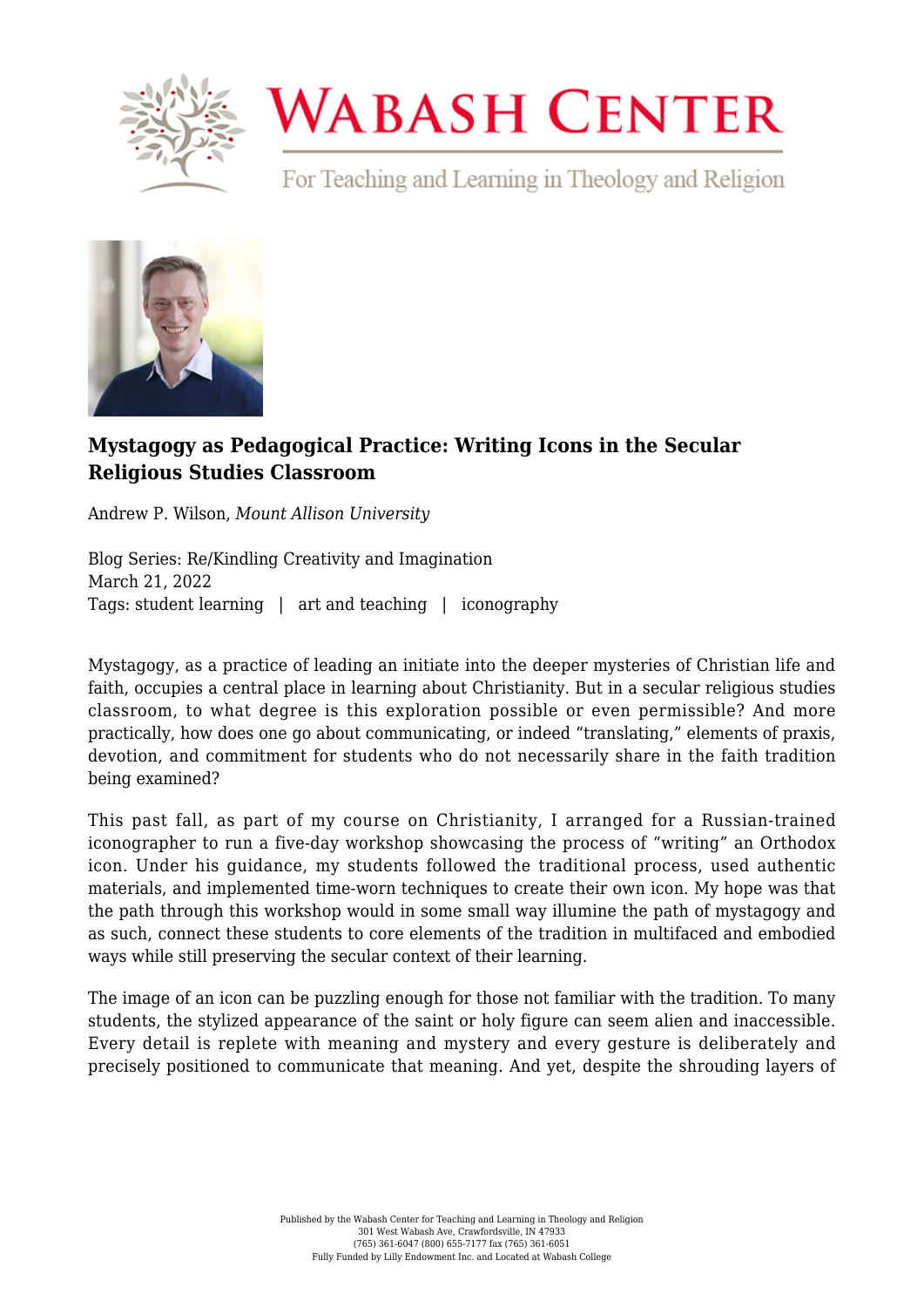tradition, a face has a remarkable ability to drawn one in.

Similarly, while the ancient process of creating an icon, with its numerous steps and specialized techniques, seems even more mystifying, there are many elements that are surprisingly familiar. Creating the tempera paints involves getting one's hands dirty separating eggs, removing yolk membranes, adding wine, and grinding in pigments on a sheet of glass. Applying gold leaf and the divine light it represents involves the use of squirrel hair, grease, beer, and bread. It seems that reinscribing the mysteries of incarnation involves everyday tools and common resources from the kitchen and garden.

Working eight hours a day for six days, students spoke of the process as being unlike any other project they had done, a process that was all-consuming and meditative in character. Indeed, the very experience of time took on a markedly different quality. Students spoke of how the investment of this kind of time and energy created a deep sense of value. This was value that didn't fit within a typical financial or economic sense of things. It was not monetary. For example, they could imagine gifting their icons but not of selling them.

*"After spending so much time working on this project, I value it in a way that I do not value many other objects… After experiencing first-hand the patience and diligence required to write an icon, I understand the value of those gifts and how significant they must be to the recipients."*

In this example, value was not bestowed by a sacred authority but rather from the immediacy of the creative experience. The icon was valuable to these students not because it was deemed sacred but because it was part of a process of investment where its value and beauty steadily increased through the various stages of its creation. Within the secular learning context, this experience resonated with the students far more than an intellectual or theological account.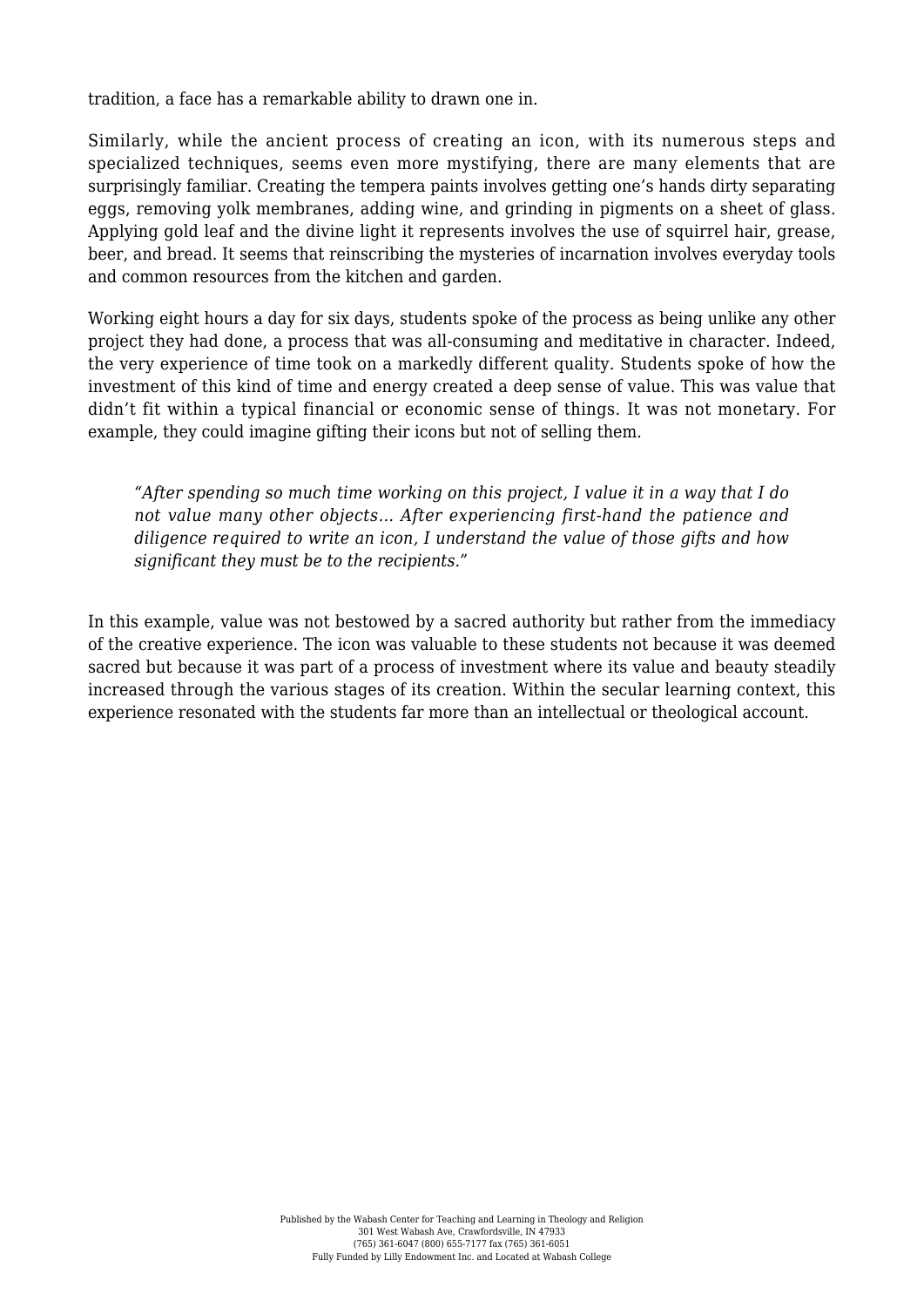

 $\overline{\text{F}}$  $\overline{\text{F}}$  $\overline{\text{F}}$  For the students, the icon became a thing of value but also a thing of beauty. Interestingly, this beauty was not something they claimed credit for, a product of their individual creativity, but rather it emerged from a prescribed process into which they had little if any input. Students spoke of setting aside their role as author and creator, of moving into the background and being at the service of a tradition that surpassed their own interests and ownership. They wouldn't be signing their icons as the artist signs their painting. From this altered vantage point, students were able to appreciate details of the tradition in different ways: the play of light and shadow, the cast of the gaze, the creases in the robes, the vividness of the pigments, and the many stages of illumination. The experience of beauty included the aesthetic features and the meaning communicated but also a certain sense of investment, of labour, and the time taken to carefully move from one stage to the next. In all, the experience of creating the icon communicated values and perspectives that are key elements of the theological and spiritual landscape, but in ways that were more immediately accessible.

In the end, the process of creating the icon provided a rich and evocative path through some of the central mysteries of the Christian tradition in ways that went well beyond the repertoire of traditional instruction. An icon involves transforming a piece of wood into something sacred